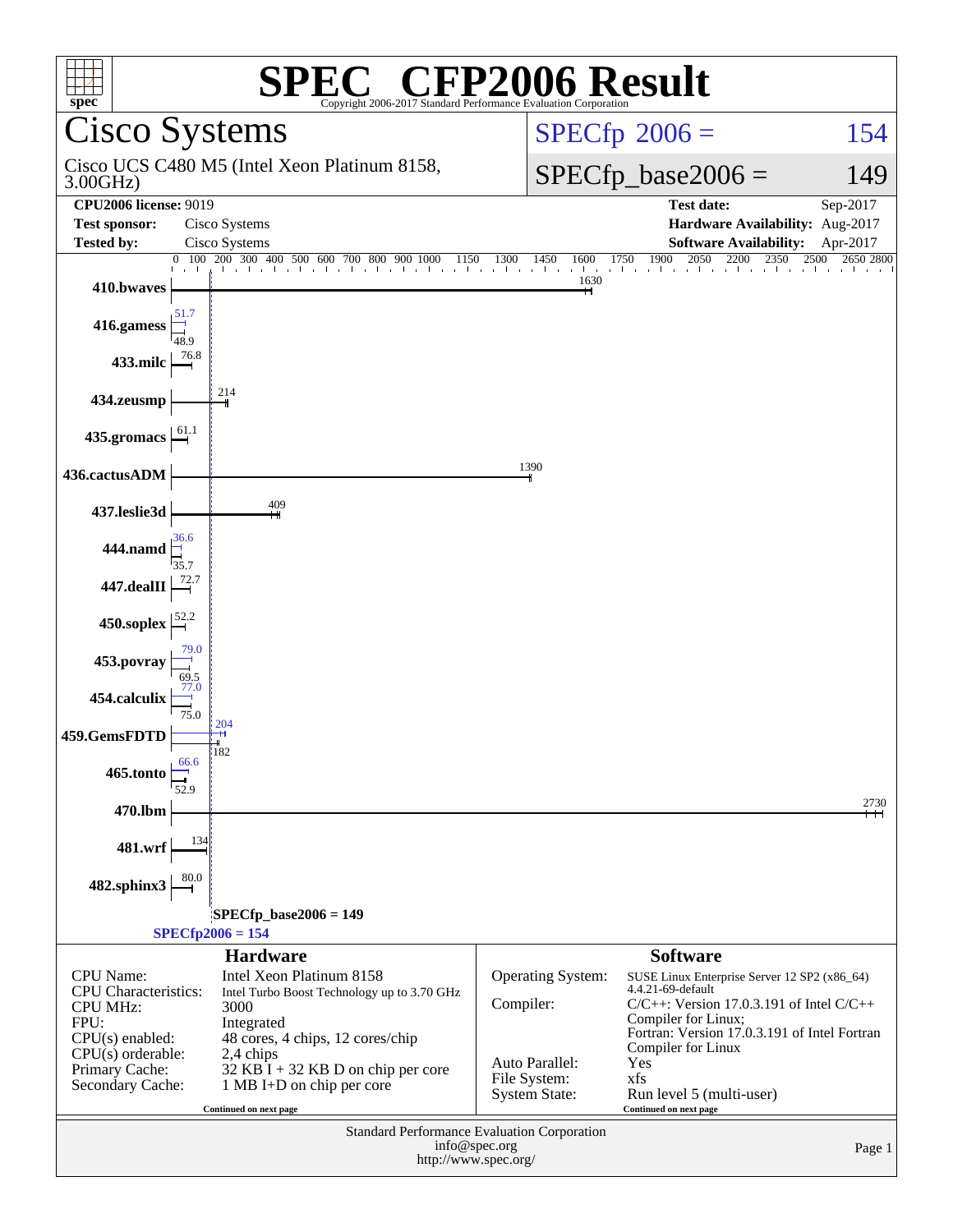

### Cisco Systems

#### 3.00GHz) Cisco UCS C480 M5 (Intel Xeon Platinum 8158,

# [Other Hardware:](http://www.spec.org/auto/cpu2006/Docs/result-fields.html#OtherHardware) None

| ____<br>-- | ~ ~ ~ ~ |
|------------|---------|
|            |         |

 $SPECTn2006 = 154$ 

#### $2006 = 149$

| <b>CPU2006 license: 9019</b> |                                      |                                 | <b>Test date:</b><br>$Sep-2017$           |  |  |
|------------------------------|--------------------------------------|---------------------------------|-------------------------------------------|--|--|
| <b>Test sponsor:</b>         | Cisco Systems                        | Hardware Availability: Aug-2017 |                                           |  |  |
| <b>Tested by:</b>            | Cisco Systems                        |                                 | <b>Software Availability:</b><br>Apr-2017 |  |  |
| L3 Cache:                    | 24.75 MB I+D on chip per chip        | <b>Base Pointers:</b>           | 64-bit                                    |  |  |
| Other Cache:                 | None                                 | Peak Pointers:                  | $32/64$ -bit                              |  |  |
| Memory:                      | 768 GB (48 x 16 GB 2Rx4 PC4-2666V-R) | Other Software:                 | None                                      |  |  |
| Disk Subsystem:              | 1 x 1 TB SAS HDD, 7.2 K RPM          |                                 |                                           |  |  |
| Other Hardware:              | None                                 |                                 |                                           |  |  |

**[Results Table](http://www.spec.org/auto/cpu2006/Docs/result-fields.html#ResultsTable)**

| Results Table    |                |              |                                                                                                          |       |                |       |                |              |                |              |                |              |
|------------------|----------------|--------------|----------------------------------------------------------------------------------------------------------|-------|----------------|-------|----------------|--------------|----------------|--------------|----------------|--------------|
|                  | <b>Base</b>    |              |                                                                                                          |       |                | Peak  |                |              |                |              |                |              |
| <b>Benchmark</b> | <b>Seconds</b> | <b>Ratio</b> | <b>Seconds</b>                                                                                           | Ratio | <b>Seconds</b> | Ratio | <b>Seconds</b> | <b>Ratio</b> | <b>Seconds</b> | <b>Ratio</b> | <b>Seconds</b> | <b>Ratio</b> |
| 410.bwaves       | 8.47           | 1600         | 8.34                                                                                                     | 1630  | 8.35           | 1630  | 8.47           | 1600         | 8.34           | 1630         | 8.35           | 1630         |
| 416.gamess       | 400            | 48.9         | 400                                                                                                      | 49.0  | 400            | 48.9  | 380            | 51.5         | 379            | 51.7         | 379            | 51.7         |
| $433$ .milc      | 118            | 77.8         | <b>120</b>                                                                                               | 76.8  | 120            | 76.4  | 118            | 77.8         | <b>120</b>     | 76.8         | 120            | 76.4         |
| 434.zeusmp       | 42.5           | 214          | 41.7                                                                                                     | 218   | 43.7           | 208   | 42.5           | 214          | 41.7           | 218          | 43.7           | 208          |
| 435.gromacs      | 117            | 61.1         | 117                                                                                                      | 61.1  | 117            | 60.9  | 117            | 61.1         | 117            | 61.1         | 117            | 60.9         |
| 436.cactusADM    | 8.57           | 1390         | 8.60                                                                                                     | 1390  | 8.56           | 1400  | 8.57           | 1390         | 8.60           | 1390         | 8.56           | 1400         |
| 437.leslie3d     | 24.2           | 389          | 23.0                                                                                                     | 409   | 22.5           | 418   | 24.2           | 389          | 23.0           | 409          | 22.5           | 418          |
| 444.namd         | 225            | 35.7         | 225                                                                                                      | 35.7  | 225            | 35.7  | 219            | 36.6         | 219            | 36.6         | 219            | 36.6         |
| 447.dealII       | 157            | 72.7         | 157                                                                                                      | 72.7  | 157            | 72.9  | 157            | 72.7         | 157            | 72.7         | 157            | 72.9         |
| 450.soplex       | 160            | 52.1         | 160                                                                                                      | 52.2  | 160            | 52.3  | 160            | 52.1         | 160            | 52.2         | 160            | 52.3         |
| 453.povray       | 76.5           | 69.5         | 76.5                                                                                                     | 69.5  | 76.3           | 69.7  | 67.4           | 78.9         | 67.3           | 79.0         | 67.4           | 79.0         |
| 454.calculix     | 110            | 75.1         | 110                                                                                                      | 75.0  | 110            | 74.8  | 107            | 77.1         | 108            | 76.7         | 107            | 77.0         |
| 459.GemsFDTD     | 58.2           | 182          | 60.2                                                                                                     | 176   | 57.8           | 184   | 52.0           | 204          | 56.0           | 189          | 50.9           | 208          |
| 465.tonto        | 179            | 54.9         | 186                                                                                                      | 52.9  | 196            | 50.2  | 148            | 66.6         | 147            | 66.7         | 148            | 66.6         |
| 470.1bm          | 4.98           | 2760         | 5.03                                                                                                     | 2730  | 5.10           | 2700  | 4.98           | 2760         | 5.03           | 2730         | 5.10           | 2700         |
| 481.wrf          | 83.2           | 134          | 83.3                                                                                                     | 134   | 83.3           | 134   | 83.2           | 134          | 83.3           | 134          | 83.3           | <u>134</u>   |
| 482.sphinx3      | 245            | 79.5         | 243                                                                                                      | 80.2  | 244            | 80.0  | 245            | 79.5         | 243            | 80.2         | 244            | 80.0         |
|                  |                |              | Results appear in the order in which they were run. Bold underlined text indicates a median measurement. |       |                |       |                |              |                |              |                |              |

#### **[Operating System Notes](http://www.spec.org/auto/cpu2006/Docs/result-fields.html#OperatingSystemNotes)**

Stack size set to unlimited using "ulimit -s unlimited"

#### **[Platform Notes](http://www.spec.org/auto/cpu2006/Docs/result-fields.html#PlatformNotes)**

BIOS Settings: Intel HyperThreading Technology set to Disabled CPU performance set to Enterprise Power Performance Tuning set to OS SNC set to Disabled IMC Interleaving set to Auto Patrol Scrub set to Disabled Sysinfo program /home/cpu2006-1.2/config/sysinfo.rev6993 Revision 6993 of 2015-11-06 (b5e8d4b4eb51ed28d7f98696cbe290c1) running on linux-g4f1 Tue Sep 26 23:11:00 2017 Continued on next page

> Standard Performance Evaluation Corporation [info@spec.org](mailto:info@spec.org) <http://www.spec.org/>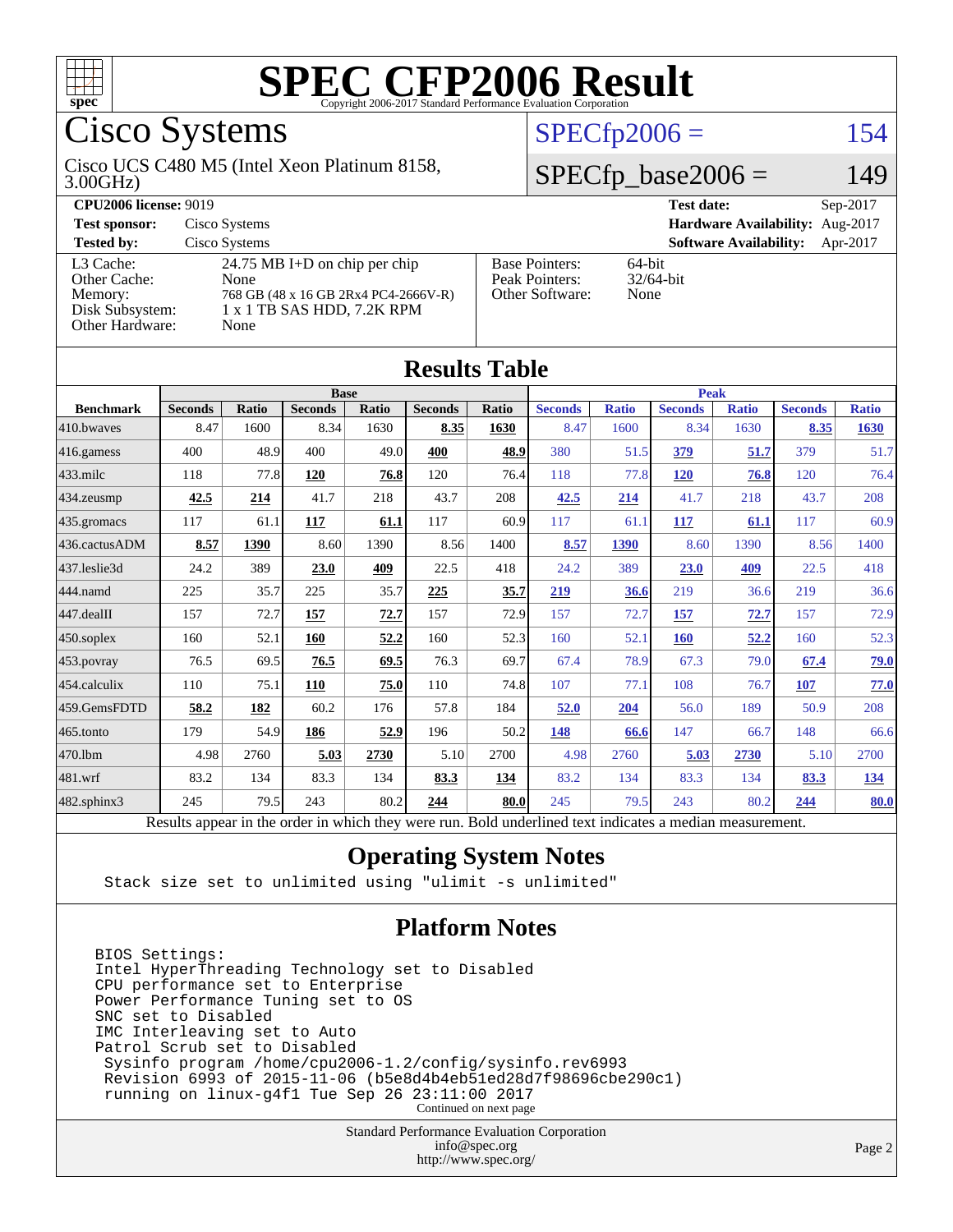

Cisco Systems

 $SPECTp2006 = 154$ 

3.00GHz) Cisco UCS C480 M5 (Intel Xeon Platinum 8158,

 $SPECfp\_base2006 = 149$ 

**[Tested by:](http://www.spec.org/auto/cpu2006/Docs/result-fields.html#Testedby)** Cisco Systems **[Software Availability:](http://www.spec.org/auto/cpu2006/Docs/result-fields.html#SoftwareAvailability)** Apr-2017

**[CPU2006 license:](http://www.spec.org/auto/cpu2006/Docs/result-fields.html#CPU2006license)** 9019 **[Test date:](http://www.spec.org/auto/cpu2006/Docs/result-fields.html#Testdate)** Sep-2017 **[Test sponsor:](http://www.spec.org/auto/cpu2006/Docs/result-fields.html#Testsponsor)** Cisco Systems **[Hardware Availability:](http://www.spec.org/auto/cpu2006/Docs/result-fields.html#HardwareAvailability)** Aug-2017

#### **[Platform Notes \(Continued\)](http://www.spec.org/auto/cpu2006/Docs/result-fields.html#PlatformNotes)**

Standard Performance Evaluation Corporation [info@spec.org](mailto:info@spec.org) This section contains SUT (System Under Test) info as seen by some common utilities. To remove or add to this section, see: <http://www.spec.org/cpu2006/Docs/config.html#sysinfo> From /proc/cpuinfo model name : Intel(R) Xeon(R) Platinum 8158 CPU @ 3.00GHz 4 "physical id"s (chips) 48 "processors" cores, siblings (Caution: counting these is hw and system dependent. The following excerpts from /proc/cpuinfo might not be reliable. Use with caution.) cpu cores : 12 siblings : 12 physical 0: cores 0 1 2 3 4 9 10 16 18 19 25 26 physical 1: cores 0 1 3 9 10 16 18 19 24 25 26 27 physical 2: cores 0 1 2 3 4 9 10 16 18 19 25 26 physical 3: cores 0 1 2 3 4 9 10 16 18 19 25 26 cache size : 25344 KB From /proc/meminfo MemTotal: 790968596 kB HugePages\_Total: 0 Hugepagesize: 2048 kB /usr/bin/lsb\_release -d SUSE Linux Enterprise Server 12 SP2 From /etc/\*release\* /etc/\*version\* SuSE-release: SUSE Linux Enterprise Server 12 (x86\_64) VERSION = 12 PATCHLEVEL = 2 # This file is deprecated and will be removed in a future service pack or release. # Please check /etc/os-release for details about this release. os-release: NAME="SLES" VERSION="12-SP2" VERSION\_ID="12.2" PRETTY NAME="SUSE Linux Enterprise Server 12 SP2" ID="sles" ANSI\_COLOR="0;32" CPE\_NAME="cpe:/o:suse:sles:12:sp2" uname -a: Linux linux-g4f1 4.4.21-69-default #1 SMP Tue Oct 25 10:58:20 UTC 2016 (9464f67) x86\_64 x86\_64 x86\_64 GNU/Linux run-level 5 Oct 26 19:51 SPEC is set to: /home/cpu2006-1.2<br>Continued on next page

<http://www.spec.org/>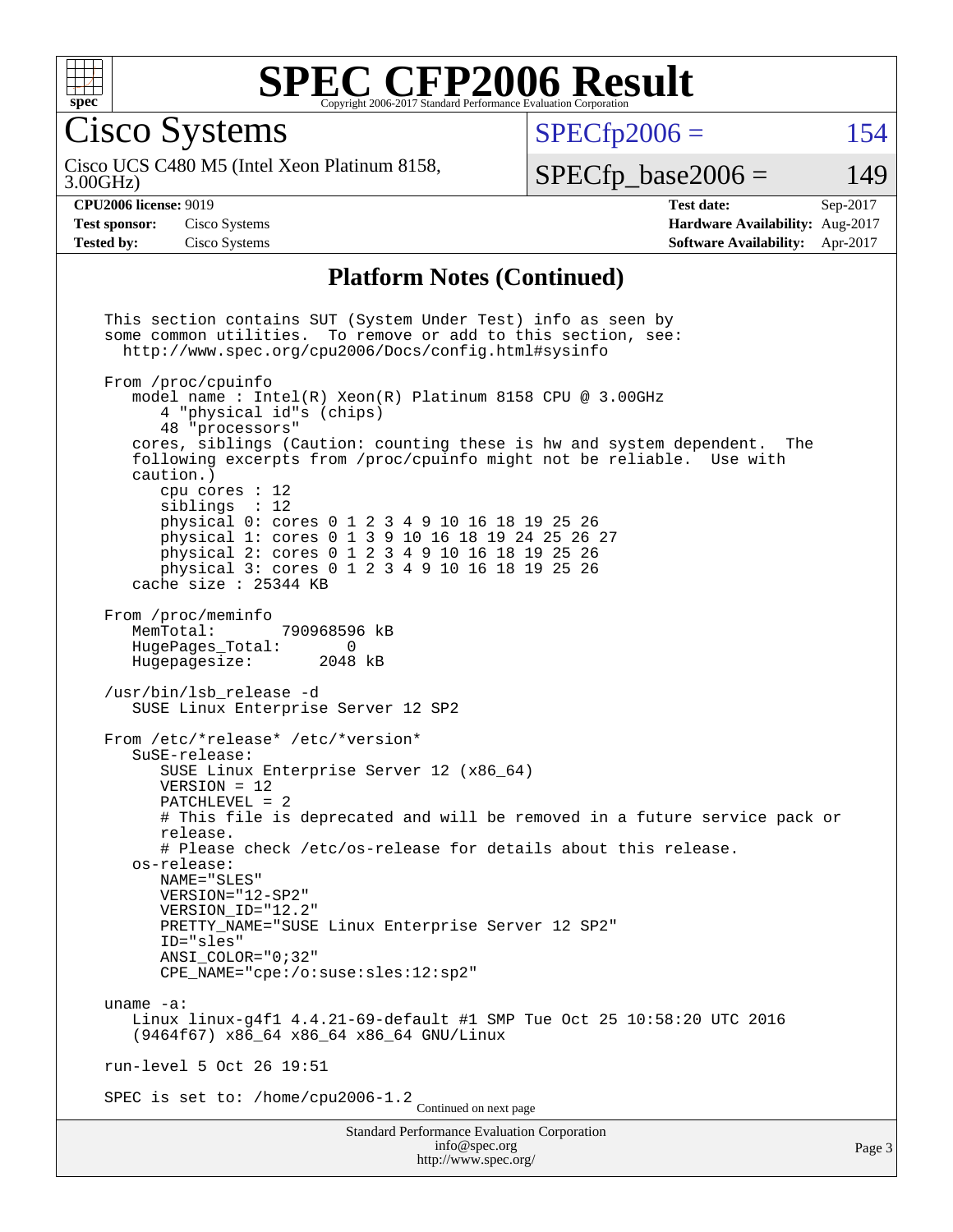

Cisco Systems

 $SPECTp2006 = 154$ 

3.00GHz) Cisco UCS C480 M5 (Intel Xeon Platinum 8158,

 $SPECfp\_base2006 = 149$ 

**[CPU2006 license:](http://www.spec.org/auto/cpu2006/Docs/result-fields.html#CPU2006license)** 9019 **[Test date:](http://www.spec.org/auto/cpu2006/Docs/result-fields.html#Testdate)** Sep-2017 **[Test sponsor:](http://www.spec.org/auto/cpu2006/Docs/result-fields.html#Testsponsor)** Cisco Systems **[Hardware Availability:](http://www.spec.org/auto/cpu2006/Docs/result-fields.html#HardwareAvailability)** Aug-2017 **[Tested by:](http://www.spec.org/auto/cpu2006/Docs/result-fields.html#Testedby)** Cisco Systems **[Software Availability:](http://www.spec.org/auto/cpu2006/Docs/result-fields.html#SoftwareAvailability)** Apr-2017

#### **[Platform Notes \(Continued\)](http://www.spec.org/auto/cpu2006/Docs/result-fields.html#PlatformNotes)**

Filesystem Type Size Used Avail Use% Mounted on<br>
/dev/sda6 xfs 871G 30G 841G 4% /home  $/$ dev $/$ sda $6$ Additional information from dmidecode:

 Warning: Use caution when you interpret this section. The 'dmidecode' program reads system data which is "intended to allow hardware to be accurately determined", but the intent may not be met, as there are frequent changes to hardware, firmware, and the "DMTF SMBIOS" standard.

 BIOS Cisco Systems, Inc. C480M5.3.1.0.248.0518171057 05/18/2017 Memory: 48x 0xCE00 M393A2G40EB2-CTD 16 GB 2 rank 2666 MHz

(End of data from sysinfo program)

#### **[General Notes](http://www.spec.org/auto/cpu2006/Docs/result-fields.html#GeneralNotes)**

Environment variables set by runspec before the start of the run:  $KMP$  AFFINITY = "granularity=fine, compact" LD\_LIBRARY\_PATH = "/home/cpu2006-1.2/lib/ia32:/home/cpu2006-1.2/lib/intel64:/home/cpu2006-1.2/sh10.2" OMP\_NUM\_THREADS = "48"

 Binaries compiled on a system with 1x Intel Core i7-4790 CPU + 32GB RAM memory using Redhat Enterprise Linux 7.2 Transparent Huge Pages enabled with: echo always > /sys/kernel/mm/transparent\_hugepage/enabled

#### **[Base Compiler Invocation](http://www.spec.org/auto/cpu2006/Docs/result-fields.html#BaseCompilerInvocation)**

[C benchmarks](http://www.spec.org/auto/cpu2006/Docs/result-fields.html#Cbenchmarks): [icc -m64](http://www.spec.org/cpu2006/results/res2017q4/cpu2006-20171031-50508.flags.html#user_CCbase_intel_icc_64bit_bda6cc9af1fdbb0edc3795bac97ada53)

[C++ benchmarks:](http://www.spec.org/auto/cpu2006/Docs/result-fields.html#CXXbenchmarks) [icpc -m64](http://www.spec.org/cpu2006/results/res2017q4/cpu2006-20171031-50508.flags.html#user_CXXbase_intel_icpc_64bit_fc66a5337ce925472a5c54ad6a0de310)

[Fortran benchmarks](http://www.spec.org/auto/cpu2006/Docs/result-fields.html#Fortranbenchmarks): [ifort -m64](http://www.spec.org/cpu2006/results/res2017q4/cpu2006-20171031-50508.flags.html#user_FCbase_intel_ifort_64bit_ee9d0fb25645d0210d97eb0527dcc06e)

[Benchmarks using both Fortran and C](http://www.spec.org/auto/cpu2006/Docs/result-fields.html#BenchmarksusingbothFortranandC): [icc -m64](http://www.spec.org/cpu2006/results/res2017q4/cpu2006-20171031-50508.flags.html#user_CC_FCbase_intel_icc_64bit_bda6cc9af1fdbb0edc3795bac97ada53) [ifort -m64](http://www.spec.org/cpu2006/results/res2017q4/cpu2006-20171031-50508.flags.html#user_CC_FCbase_intel_ifort_64bit_ee9d0fb25645d0210d97eb0527dcc06e)

#### **[Base Portability Flags](http://www.spec.org/auto/cpu2006/Docs/result-fields.html#BasePortabilityFlags)**

 410.bwaves: [-DSPEC\\_CPU\\_LP64](http://www.spec.org/cpu2006/results/res2017q4/cpu2006-20171031-50508.flags.html#suite_basePORTABILITY410_bwaves_DSPEC_CPU_LP64) 416.gamess: [-DSPEC\\_CPU\\_LP64](http://www.spec.org/cpu2006/results/res2017q4/cpu2006-20171031-50508.flags.html#suite_basePORTABILITY416_gamess_DSPEC_CPU_LP64) 433.milc: [-DSPEC\\_CPU\\_LP64](http://www.spec.org/cpu2006/results/res2017q4/cpu2006-20171031-50508.flags.html#suite_basePORTABILITY433_milc_DSPEC_CPU_LP64)

Continued on next page

Standard Performance Evaluation Corporation [info@spec.org](mailto:info@spec.org) <http://www.spec.org/>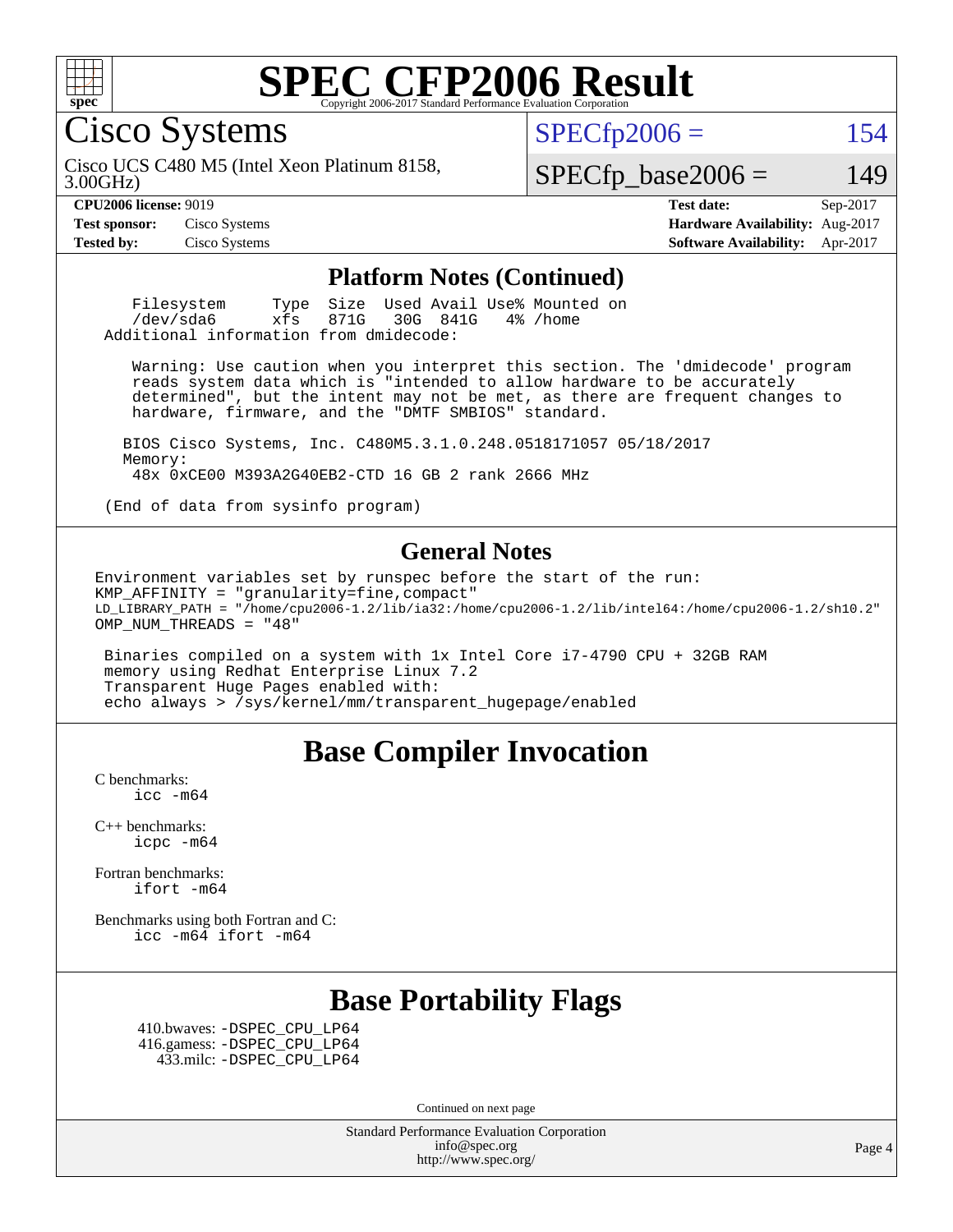

Cisco Systems

 $SPECTp2006 = 154$ 

3.00GHz) Cisco UCS C480 M5 (Intel Xeon Platinum 8158,

 $SPECfp\_base2006 = 149$ 

| <b>Test sponsor:</b> | Cisco Systems |
|----------------------|---------------|
| <b>Tested by:</b>    | Cisco Systems |

**[CPU2006 license:](http://www.spec.org/auto/cpu2006/Docs/result-fields.html#CPU2006license)** 9019 **[Test date:](http://www.spec.org/auto/cpu2006/Docs/result-fields.html#Testdate)** Sep-2017 **[Hardware Availability:](http://www.spec.org/auto/cpu2006/Docs/result-fields.html#HardwareAvailability)** Aug-2017 **[Software Availability:](http://www.spec.org/auto/cpu2006/Docs/result-fields.html#SoftwareAvailability)** Apr-2017

#### **[Base Portability Flags \(Continued\)](http://www.spec.org/auto/cpu2006/Docs/result-fields.html#BasePortabilityFlags)**

| 434.zeusmp: -DSPEC_CPU_LP64                |                                                                |
|--------------------------------------------|----------------------------------------------------------------|
| 435.gromacs: -DSPEC_CPU_LP64 -nofor_main   |                                                                |
| 436.cactusADM: -DSPEC CPU LP64 -nofor main |                                                                |
| 437.leslie3d: -DSPEC CPU LP64              |                                                                |
| 444.namd: -DSPEC CPU LP64                  |                                                                |
| 447.dealII: -DSPEC CPU LP64                |                                                                |
| 450.soplex: -DSPEC_CPU_LP64                |                                                                |
| 453.povray: -DSPEC_CPU_LP64                |                                                                |
| 454.calculix: -DSPEC CPU LP64 -nofor main  |                                                                |
| 459.GemsFDTD: -DSPEC CPU LP64              |                                                                |
| 465.tonto: - DSPEC CPU LP64                |                                                                |
| 470.1bm: - DSPEC CPU LP64                  |                                                                |
|                                            | 481.wrf: -DSPEC CPU_LP64 -DSPEC_CPU_CASE_FLAG -DSPEC_CPU_LINUX |
| 482.sphinx3: -DSPEC_CPU_LP64               |                                                                |
|                                            |                                                                |

#### **[Base Optimization Flags](http://www.spec.org/auto/cpu2006/Docs/result-fields.html#BaseOptimizationFlags)**

[C benchmarks](http://www.spec.org/auto/cpu2006/Docs/result-fields.html#Cbenchmarks):

[-xCORE-AVX2](http://www.spec.org/cpu2006/results/res2017q4/cpu2006-20171031-50508.flags.html#user_CCbase_f-xCORE-AVX2) [-ipo](http://www.spec.org/cpu2006/results/res2017q4/cpu2006-20171031-50508.flags.html#user_CCbase_f-ipo) [-O3](http://www.spec.org/cpu2006/results/res2017q4/cpu2006-20171031-50508.flags.html#user_CCbase_f-O3) [-no-prec-div](http://www.spec.org/cpu2006/results/res2017q4/cpu2006-20171031-50508.flags.html#user_CCbase_f-no-prec-div) [-parallel](http://www.spec.org/cpu2006/results/res2017q4/cpu2006-20171031-50508.flags.html#user_CCbase_f-parallel) [-qopt-prefetch](http://www.spec.org/cpu2006/results/res2017q4/cpu2006-20171031-50508.flags.html#user_CCbase_f-qopt-prefetch)

[C++ benchmarks:](http://www.spec.org/auto/cpu2006/Docs/result-fields.html#CXXbenchmarks) [-xCORE-AVX2](http://www.spec.org/cpu2006/results/res2017q4/cpu2006-20171031-50508.flags.html#user_CXXbase_f-xCORE-AVX2) [-ipo](http://www.spec.org/cpu2006/results/res2017q4/cpu2006-20171031-50508.flags.html#user_CXXbase_f-ipo) [-O3](http://www.spec.org/cpu2006/results/res2017q4/cpu2006-20171031-50508.flags.html#user_CXXbase_f-O3) [-no-prec-div](http://www.spec.org/cpu2006/results/res2017q4/cpu2006-20171031-50508.flags.html#user_CXXbase_f-no-prec-div) [-qopt-prefetch](http://www.spec.org/cpu2006/results/res2017q4/cpu2006-20171031-50508.flags.html#user_CXXbase_f-qopt-prefetch)

[Fortran benchmarks](http://www.spec.org/auto/cpu2006/Docs/result-fields.html#Fortranbenchmarks): [-xCORE-AVX2](http://www.spec.org/cpu2006/results/res2017q4/cpu2006-20171031-50508.flags.html#user_FCbase_f-xCORE-AVX2) [-ipo](http://www.spec.org/cpu2006/results/res2017q4/cpu2006-20171031-50508.flags.html#user_FCbase_f-ipo) [-O3](http://www.spec.org/cpu2006/results/res2017q4/cpu2006-20171031-50508.flags.html#user_FCbase_f-O3) [-no-prec-div](http://www.spec.org/cpu2006/results/res2017q4/cpu2006-20171031-50508.flags.html#user_FCbase_f-no-prec-div) [-parallel](http://www.spec.org/cpu2006/results/res2017q4/cpu2006-20171031-50508.flags.html#user_FCbase_f-parallel) [-qopt-prefetch](http://www.spec.org/cpu2006/results/res2017q4/cpu2006-20171031-50508.flags.html#user_FCbase_f-qopt-prefetch)

[Benchmarks using both Fortran and C](http://www.spec.org/auto/cpu2006/Docs/result-fields.html#BenchmarksusingbothFortranandC): [-xCORE-AVX2](http://www.spec.org/cpu2006/results/res2017q4/cpu2006-20171031-50508.flags.html#user_CC_FCbase_f-xCORE-AVX2) [-ipo](http://www.spec.org/cpu2006/results/res2017q4/cpu2006-20171031-50508.flags.html#user_CC_FCbase_f-ipo) [-O3](http://www.spec.org/cpu2006/results/res2017q4/cpu2006-20171031-50508.flags.html#user_CC_FCbase_f-O3) [-no-prec-div](http://www.spec.org/cpu2006/results/res2017q4/cpu2006-20171031-50508.flags.html#user_CC_FCbase_f-no-prec-div) [-parallel](http://www.spec.org/cpu2006/results/res2017q4/cpu2006-20171031-50508.flags.html#user_CC_FCbase_f-parallel) [-qopt-prefetch](http://www.spec.org/cpu2006/results/res2017q4/cpu2006-20171031-50508.flags.html#user_CC_FCbase_f-qopt-prefetch)

#### **[Peak Compiler Invocation](http://www.spec.org/auto/cpu2006/Docs/result-fields.html#PeakCompilerInvocation)**

[C benchmarks](http://www.spec.org/auto/cpu2006/Docs/result-fields.html#Cbenchmarks): [icc -m64](http://www.spec.org/cpu2006/results/res2017q4/cpu2006-20171031-50508.flags.html#user_CCpeak_intel_icc_64bit_bda6cc9af1fdbb0edc3795bac97ada53)

[C++ benchmarks:](http://www.spec.org/auto/cpu2006/Docs/result-fields.html#CXXbenchmarks) [icpc -m64](http://www.spec.org/cpu2006/results/res2017q4/cpu2006-20171031-50508.flags.html#user_CXXpeak_intel_icpc_64bit_fc66a5337ce925472a5c54ad6a0de310)

[Fortran benchmarks](http://www.spec.org/auto/cpu2006/Docs/result-fields.html#Fortranbenchmarks): [ifort -m64](http://www.spec.org/cpu2006/results/res2017q4/cpu2006-20171031-50508.flags.html#user_FCpeak_intel_ifort_64bit_ee9d0fb25645d0210d97eb0527dcc06e)

[Benchmarks using both Fortran and C](http://www.spec.org/auto/cpu2006/Docs/result-fields.html#BenchmarksusingbothFortranandC): [icc -m64](http://www.spec.org/cpu2006/results/res2017q4/cpu2006-20171031-50508.flags.html#user_CC_FCpeak_intel_icc_64bit_bda6cc9af1fdbb0edc3795bac97ada53) [ifort -m64](http://www.spec.org/cpu2006/results/res2017q4/cpu2006-20171031-50508.flags.html#user_CC_FCpeak_intel_ifort_64bit_ee9d0fb25645d0210d97eb0527dcc06e)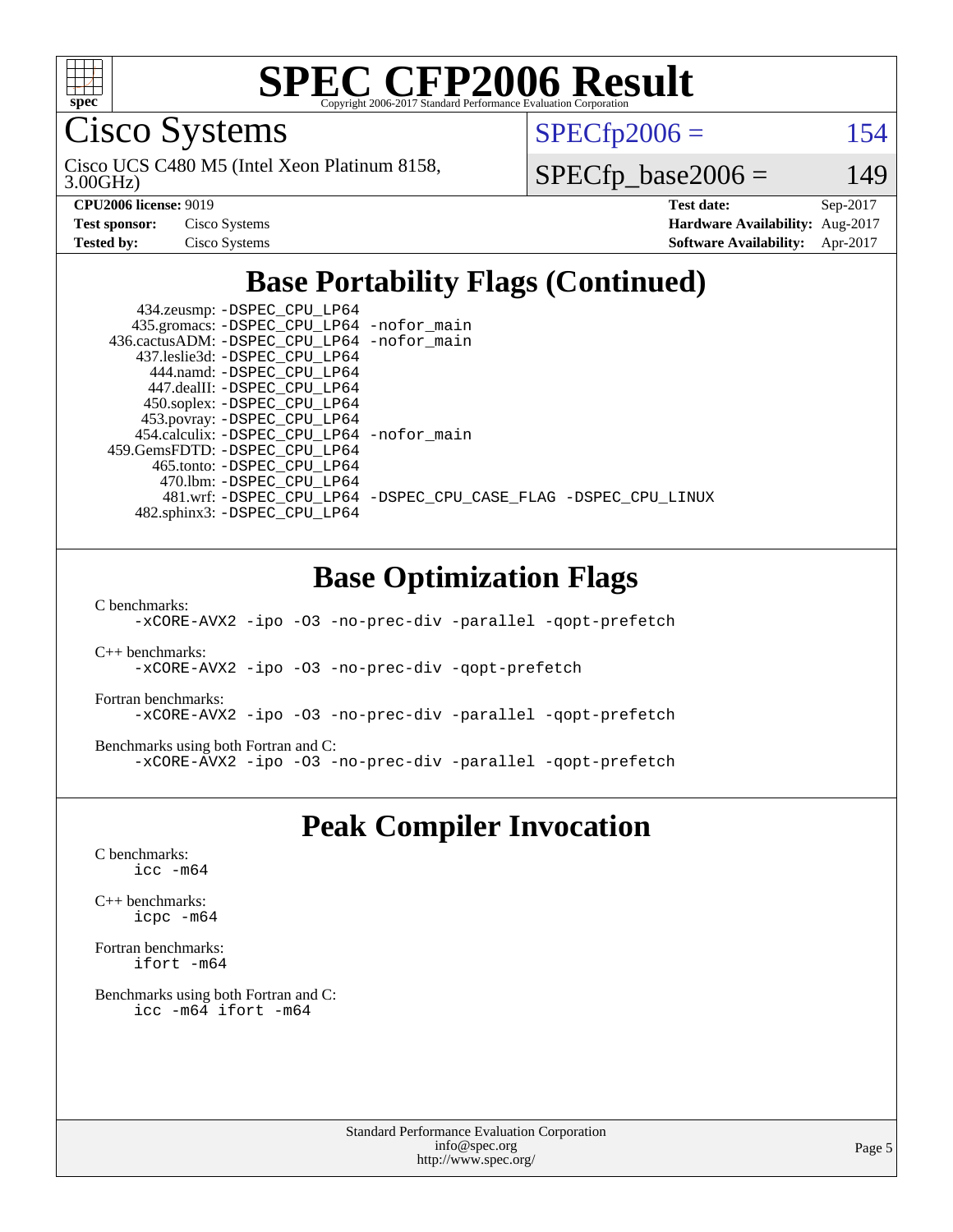

Cisco Systems

Cisco UCS C480 M5 (Intel Xeon Platinum 8158,

 $SPECTp2006 = 154$ 

3.00GHz)

 $SPECfp\_base2006 = 149$ 

**[CPU2006 license:](http://www.spec.org/auto/cpu2006/Docs/result-fields.html#CPU2006license)** 9019 **[Test date:](http://www.spec.org/auto/cpu2006/Docs/result-fields.html#Testdate)** Sep-2017 **[Test sponsor:](http://www.spec.org/auto/cpu2006/Docs/result-fields.html#Testsponsor)** Cisco Systems **[Hardware Availability:](http://www.spec.org/auto/cpu2006/Docs/result-fields.html#HardwareAvailability)** Aug-2017 **[Tested by:](http://www.spec.org/auto/cpu2006/Docs/result-fields.html#Testedby)** Cisco Systems **[Software Availability:](http://www.spec.org/auto/cpu2006/Docs/result-fields.html#SoftwareAvailability)** Apr-2017

#### **[Peak Portability Flags](http://www.spec.org/auto/cpu2006/Docs/result-fields.html#PeakPortabilityFlags)**

Same as Base Portability Flags

### **[Peak Optimization Flags](http://www.spec.org/auto/cpu2006/Docs/result-fields.html#PeakOptimizationFlags)**

[C benchmarks](http://www.spec.org/auto/cpu2006/Docs/result-fields.html#Cbenchmarks):

433.milc: basepeak = yes

 $470.$ lbm: basepeak = yes

 $482$ .sphinx3: basepeak = yes

[C++ benchmarks:](http://www.spec.org/auto/cpu2006/Docs/result-fields.html#CXXbenchmarks)

```
 444.namd: -prof-gen(pass 1) -prof-use(pass 2) -xCORE-AVX2(pass 2)
       -par-num-threads=1-ipo-O3(pass 2)-no-prec-div(pass 2) -fno-alias -auto-ilp32
```
447.dealII: basepeak = yes

 $450$ .soplex: basepeak = yes

```
 453.povray: -prof-gen(pass 1) -prof-use(pass 2) -xCORE-AVX2(pass 2)
         -par-num-threads=1-ipo-O3(pass 2)-no-prec-div(pass 2) -unroll4 -ansi-alias
```
[Fortran benchmarks](http://www.spec.org/auto/cpu2006/Docs/result-fields.html#Fortranbenchmarks):

```
410.bwaves: basepeak = yes 416.gamess: -prof-gen(pass 1) -prof-use(pass 2) -xCORE-AVX2(pass 2)
            -par-num-threads=1-ipo-O3(pass 2)-no-prec-div(pass 2) -unroll2 -inline-level=0 -scalar-rep-
    434.zeusmp: basepeak = yes
    437.leslie3d: basepeak = yes
 459.GemsFDTD: -prof-gen(pass 1) -prof-use(pass 2) -xCORE-AVX2(pass 2)
            -par-num-threads=1-ipo-O3(pass 2)-no-prec-div(pass 2) -unroll2 -inline-level=0
            -qopt-prefetch -parallel
      465.tonto: -prof-gen(pass 1) -prof-use(pass 2) -xCORE-AVX2(pass 2)
            -par-num-threads=1(pass 1) -ipo(pass 2) -O3(pass 2)
            -no-prec-div-inline-calloc-qopt-malloc-options=3
            -auto -unroll4
```
Continued on next page

```
Standard Performance Evaluation Corporation
             info@spec.org
           http://www.spec.org/
```